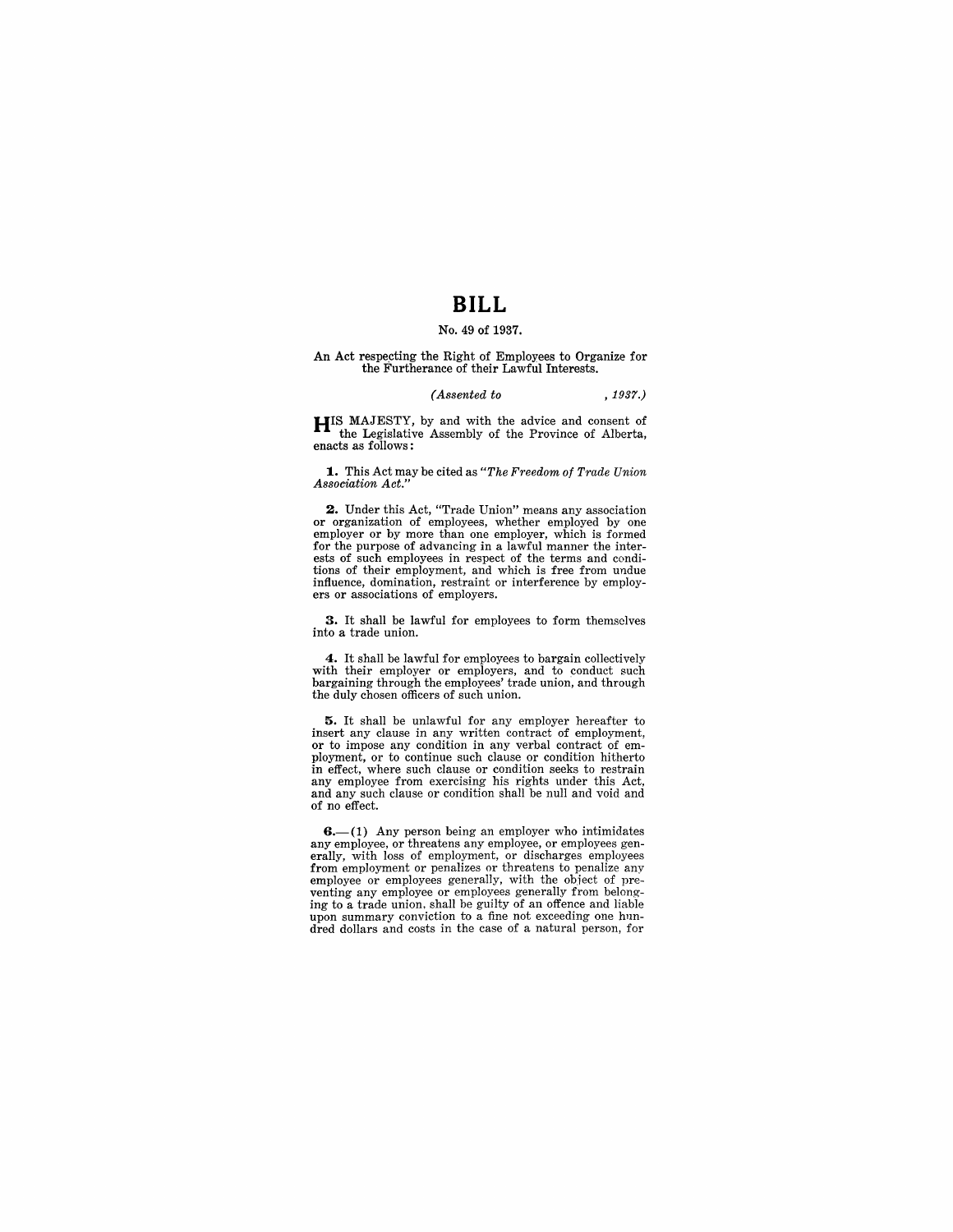each such offence, or in default of payment to a term of imprisonment of not more than thirty days, and in the case of a body corporate, to a fine not exceeding one thousand

dollars. (2) Every person who is a director or has the management of the business of a body corporate which commits any next in contravention of this section, shall also be deemed to have committed such act unless he prove

7. This Act shall come into force on the day upon which it is assented to.

2